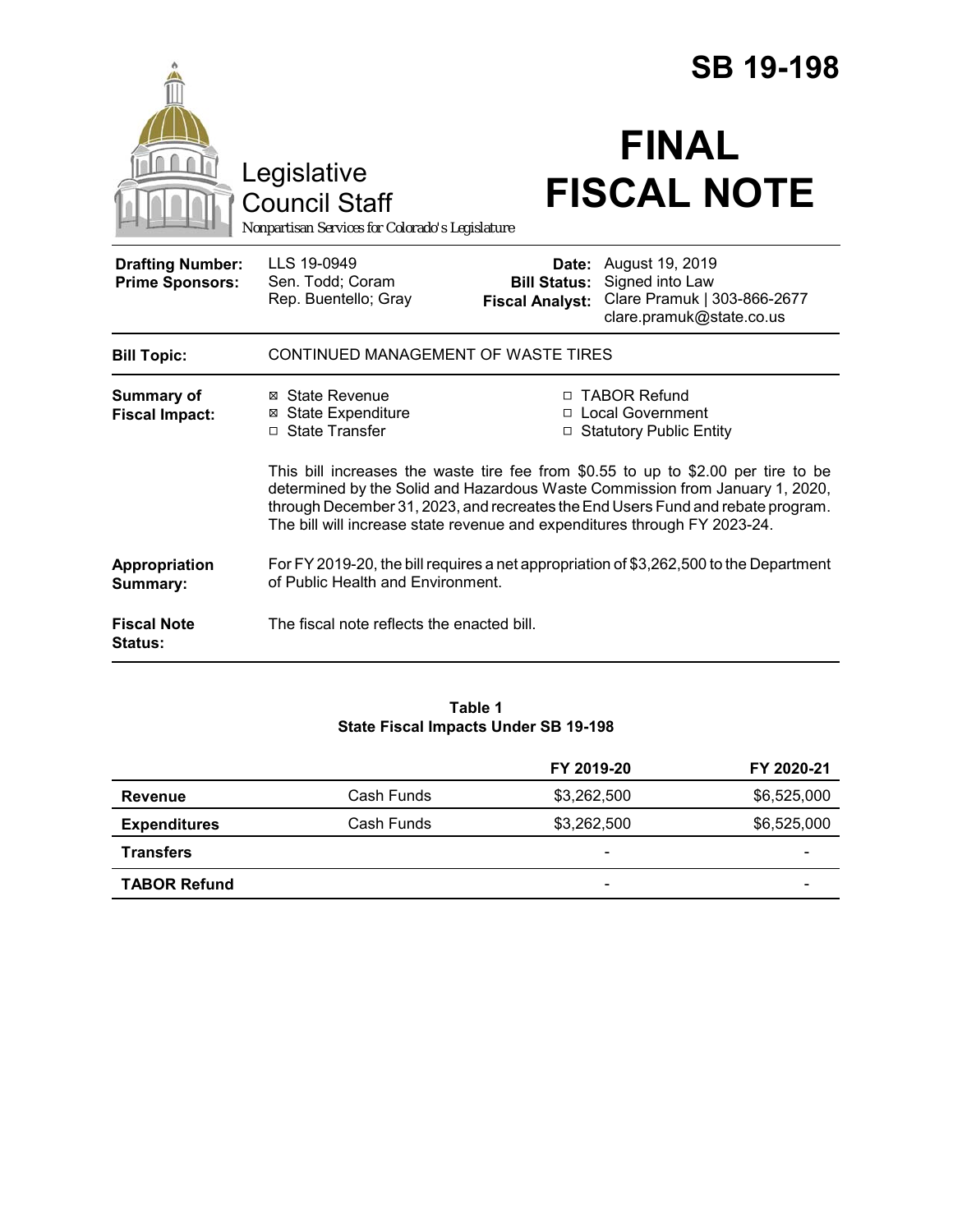August 19, 2019

## **Summary of Legislation**

Under current law, a waste tire fee of \$0.55 is assessed on every new tire sold in Colorado and all revenue is deposited into the Waste Tire Administration, Enforcement, and Cleanup Fund in the Department of Public Health and Environment (CDPHE). The bill recreates the End Users Fund and rebate program which repealed January 1, 2018, and requires the Solid and Hazardous Waste Commission to set the waste tire fee by up to \$2.00 per tire beginning January 1, 2020. The fee must be sufficient to fund the direct and indirect costs of implementing the waste tire program up to \$0.50 per tire, and to fund the rebate program. The bill returns the fee to \$0.55 per tire on January 1, 2024, and continues the fee collection and distribution through December 31, 2025.

The state treasurer will distribute a portion of the revenue collected from the waste tire fee into the End Users Fund for use by the CDPHE to provide quarterly rebates to end users for the processing of waste tires into tire-derived products or fuel. The state treasurer will distribute the other portion of the fee revenue to the renamed Waste Tire Administration, Enforcement, Market Development, and Cleanup Fund (Waste Tire Fund). The bill also changes the requirements for waste tire monofills, as explained below.

**Rebates.** The money in the End Users Fund will be distributed in quarterly rebates to in-state waste tire end users and retailers that sell tire-derived products, subject to certain conditions. The Solid and Hazardous Waste Commission will set the amount of the rebate, by rule, on a per-ton basis, to equal the anticipated income to the fund. The commission will also promulgate rules governing the administration of the rebate according to specific requirements included in the bill. The CDPHE will pay the established rebate amount for each ton of qualified tire-derived product.

**Waste tire monofills.** Under current law, a storage facility for waste tires, known as a waste tire monofill, is required to reduce the number of waste tires it has in storage by two tires for each tire received through end use or processing into tire-derived product. The bill prohibits the CDPHE from granting a waiver to an owner or operator of a waste tire monofill from requirements to process a certain number of waste tires and not to store waste tires; except if the owner or operator has demonstrated an annual net reduction in the number of waste tires at the monofill or has experienced an emergency event at the monofill such as a fire or flood.

## **Background**

Currently, the Waste Tire Administration, Enforcement, and Cleanup Fund is used to cover the administrative costs of the waste tire program, including fee collection, inspections, enforcement, and reporting.

### **Assumptions**

The fiscal note assumes that the Solid and Hazardous Waste Commission will set the fee at \$2.00.

### **State Revenue**

On net, the bill increases state cash fund revenue by \$3,262,500 in FY 2019-20 and \$6,525,000 in FY 2020-21, which is credited 75 percent to the End Users Fund and 25 percent to the Waste Tire Fund. The End Users Fund receives 75 percent of the waste tire fee revenue under the bill,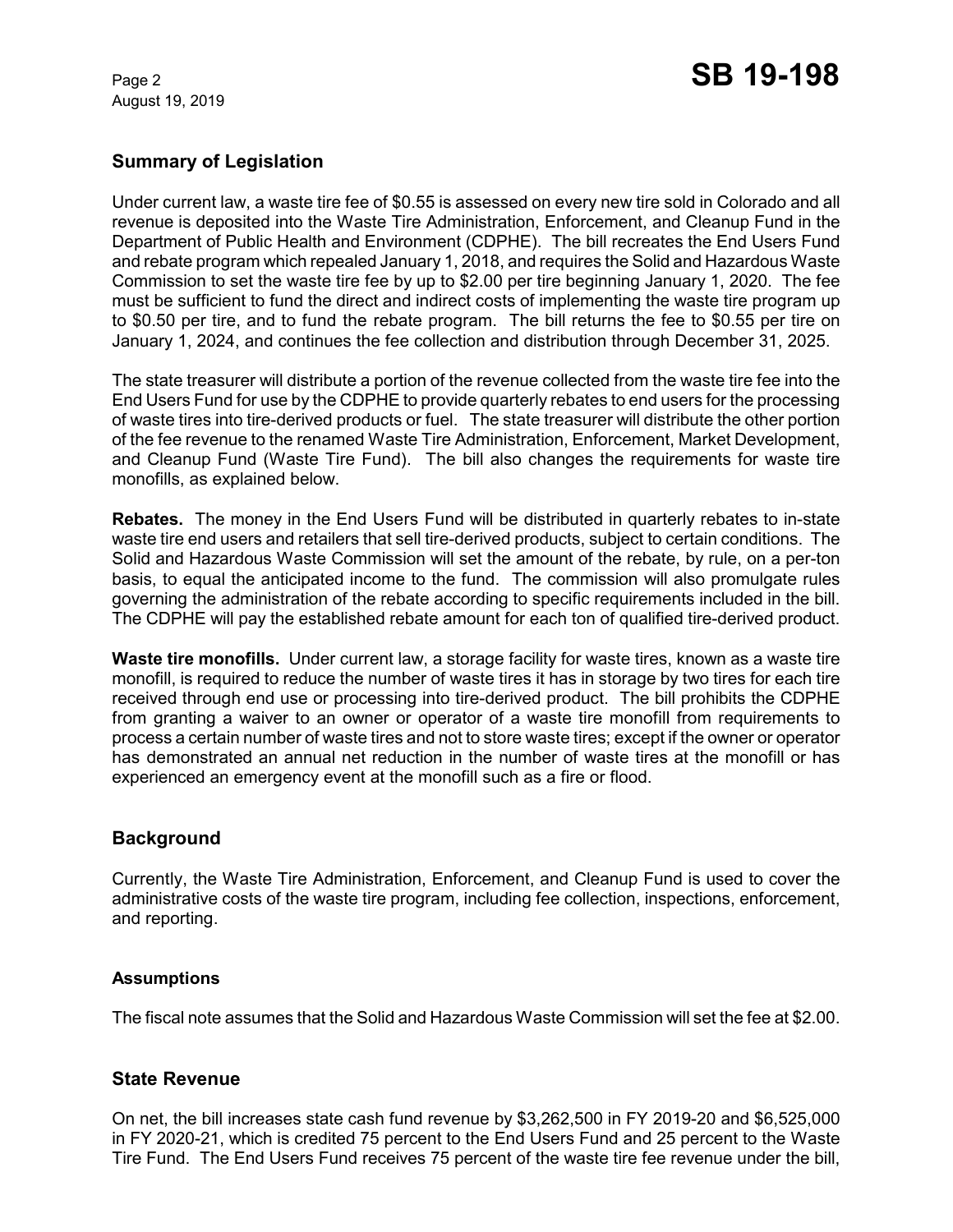estimated at \$3,375,000 in FY 2019-20 and by \$6,750,000 in FY 2020-21. The Waste Tire Fund receives 25 percent of the waste tire fee revenue, which compared to current law, will result in a decrease in revenue to the fund of \$112,500 in FY 2019-20 and \$225,000 in FY 2020-21.

**Fee impact on tire purchases**. Colorado law requires legislative service agency review of measures which create or increase any fee collected by a state agency. The \$2.00 fee is set in the bill. Table 2 below shows the impact of the increase of \$1.45 over the current \$0.55 fee.

| <b>Fiscal Year</b> | Type of Fee l  | <b>Proposed Fee</b><br><b>Increase</b> | <b>Number of Tires</b> | <b>Total Fee</b><br>Impact |
|--------------------|----------------|----------------------------------------|------------------------|----------------------------|
| FY 2019-20         | Waste Tire Fee | \$1.45                                 | 2.250.000              | \$3,262,500                |
| FY 2020-21         | Waste Tire Fee | \$1.45                                 | 4.500.000              | \$6,525,000                |

#### **Table 2 Fee Impact on Tire Purchases**

## **State Expenditures**

The bill will increase state cash fund expenditures by up to \$3,262,500 in FY 2019-20 and \$6,525,000 in FY 2020-21 for the CDPHE. The Departments of Personnel and Administration (DPA) and Transportation (CDOT) will also have increased expenditures in future fiscal years, as discussed below.

**Hazardous Materials and Waste Management Division, CDPHE.** The Hazardous Materials and Waste Management Division will implement the rebate program which will require rulemaking and processing and payment of rebate requests. Due to the funding reduction in the Waste Tire Fund, the division willreduce waste tire administration efforts to reflect the funding reduction of \$112,250 in FY 2019-20, and \$225,000 in FY 2020-21. Existing staff are sufficient to accommodate the increased workload.

**Departments of Personnel and Administration and Transportation.** Both DPA and CDOT purchase a certain amount of tires on an annual basis. From 2019-20 through FY 2023-24, when waste tire fees are increase by \$1.45 per tire, these departments will have increased expenditures of approximately \$9,500 in FY 2019-20 and \$19,000 in FY 2020-21 for DPA and \$900 in FY 2019-20 and \$1,800 in FY 2020-21 for CDOT. If this minimal per tire cost increase cannot be accomplished within existing appropriations, the fiscal note assumes this will be addressed during the annual budget process.

### **Effective Date**

The bill was signed by the Governor on May 31, 2019, and took effect August 2, 2019.